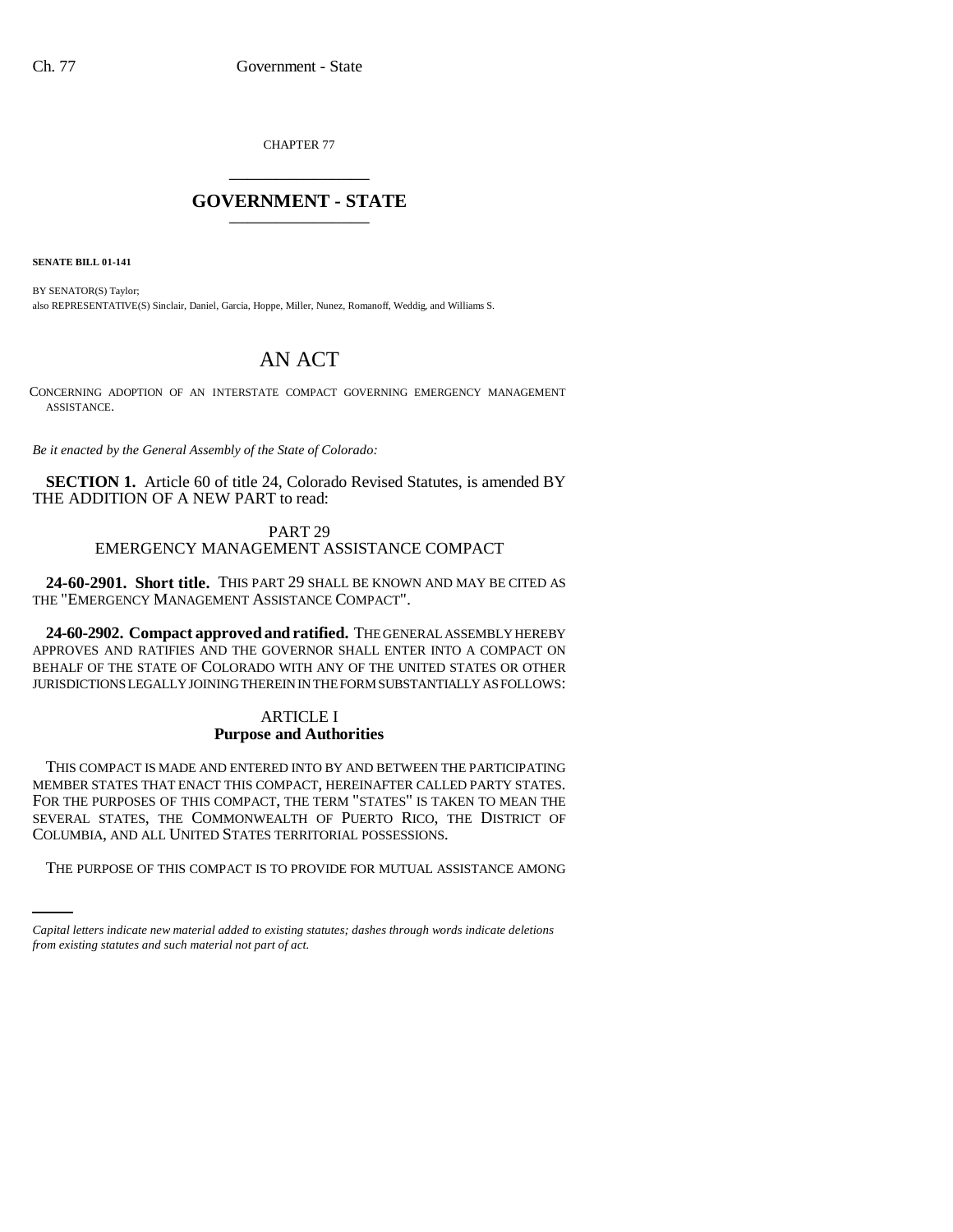THE STATES ENTERING INTO THIS COMPACT IN MANAGING ANY EMERGENCY DISASTER THAT IS DULY DECLARED BY THE GOVERNOR OF THE AFFECTED STATE, WHETHER ARISING FROM NATURAL DISASTER, TECHNOLOGICAL HAZARD, MAN-MADE DISASTER, CIVIL EMERGENCY ASPECTS OF RESOURCES SHORTAGES, COMMUNITY DISORDERS, INSURGENCY, OR ENEMY ATTACK.

THIS COMPACT SHALL ALSO PROVIDE FOR MUTUAL COOPERATION IN EMERGENCY-RELATED EXERCISES, TESTING, OR OTHER TRAINING ACTIVITIES USING EQUIPMENT AND PERSONNEL SIMULATING PERFORMANCE OF ANY ASPECT OF THE GIVING AND RECEIVING OF AID BY PARTY STATES OR SUBDIVISIONS OF PARTY STATES DURING EMERGENCIES, SUCH ACTIONS OCCURRING OUTSIDE ACTUAL DECLARED EMERGENCY PERIODS. MUTUAL ASSISTANCE IN THIS COMPACT MAY INCLUDE THE USE OF THE STATES' NATIONAL GUARD FORCES, EITHER IN ACCORDANCE WITH THE NATIONAL GUARD MUTUAL ASSISTANCE COMPACT OR BY MUTUAL AGREEMENT BETWEEN OR AMONG STATES.

#### ARTICLE II **General Implementation**

EACH PARTY STATE ENTERING INTO THIS COMPACT RECOGNIZES THAT MANY EMERGENCIES TRANSCEND POLITICAL JURISDICTIONAL BOUNDARIES AND THAT INTERGOVERNMENTAL COORDINATION IS ESSENTIAL IN MANAGING THESE AND OTHER EMERGENCIES UNDER THIS COMPACT. EACH STATE FURTHER RECOGNIZES THAT THERE WILL BE EMERGENCIES THAT REQUIRE IMMEDIATE ACCESS AND PRESENT PROCEDURES TO APPLY OUTSIDE RESOURCES TO MAKE A PROMPT AND EFFECTIVE RESPONSE TO SUCH AN EMERGENCY. THIS IS BECAUSE FEW, IF ANY, INDIVIDUAL STATES HAVE ALL THE RESOURCES THEY MAY NEED IN ALL TYPES OF EMERGENCIES OR THE CAPABILITY OF DELIVERING RESOURCES TO AREAS WHERE EMERGENCIES EXIST.

THE PROMPT, FULL, AND EFFECTIVE UTILIZATION OF RESOURCES OF THE PARTICIPATING STATES, INCLUDING ANY RESOURCES ON HAND OR AVAILABLE FROM THE FEDERAL GOVERNMENT OR ANY OTHER SOURCE, THAT ARE ESSENTIAL TO THE SAFETY, CARE, AND WELFARE OF THE PEOPLE IN THE EVENT OF ANY EMERGENCY OR DISASTER DECLARED BY A PARTY STATE, SHALL BE THE UNDERLYING PRINCIPLE ON WHICH ALL ARTICLES OF THIS COMPACT SHALL BE UNDERSTOOD.

ON BEHALF OF THE GOVERNOR OF EACH STATE PARTICIPATING IN THE COMPACT, THE LEGALLY DESIGNATED STATE OFFICIAL WHO IS ASSIGNED RESPONSIBILITY FOR EMERGENCY MANAGEMENT SHALL BE RESPONSIBLE FOR FORMULATION OF THE APPROPRIATE INTERSTATE MUTUAL AID PLANS AND PROCEDURES NECESSARY TO IMPLEMENT THIS COMPACT.

# ARTICLE III **Party State Responsibilities**

A. IT SHALL BE THE RESPONSIBILITY OF EACH PARTY STATE TO FORMULATE PROCEDURAL PLANS AND PROGRAMS FOR INTERSTATE COOPERATION IN THE PERFORMANCE OF THE RESPONSIBILITIES LISTED IN THIS ARTICLE. IN FORMULATING SUCH PLANS AND IN CARRYING THEM OUT, THE PARTY STATES, INSOFAR AS PRACTICAL, SHALL: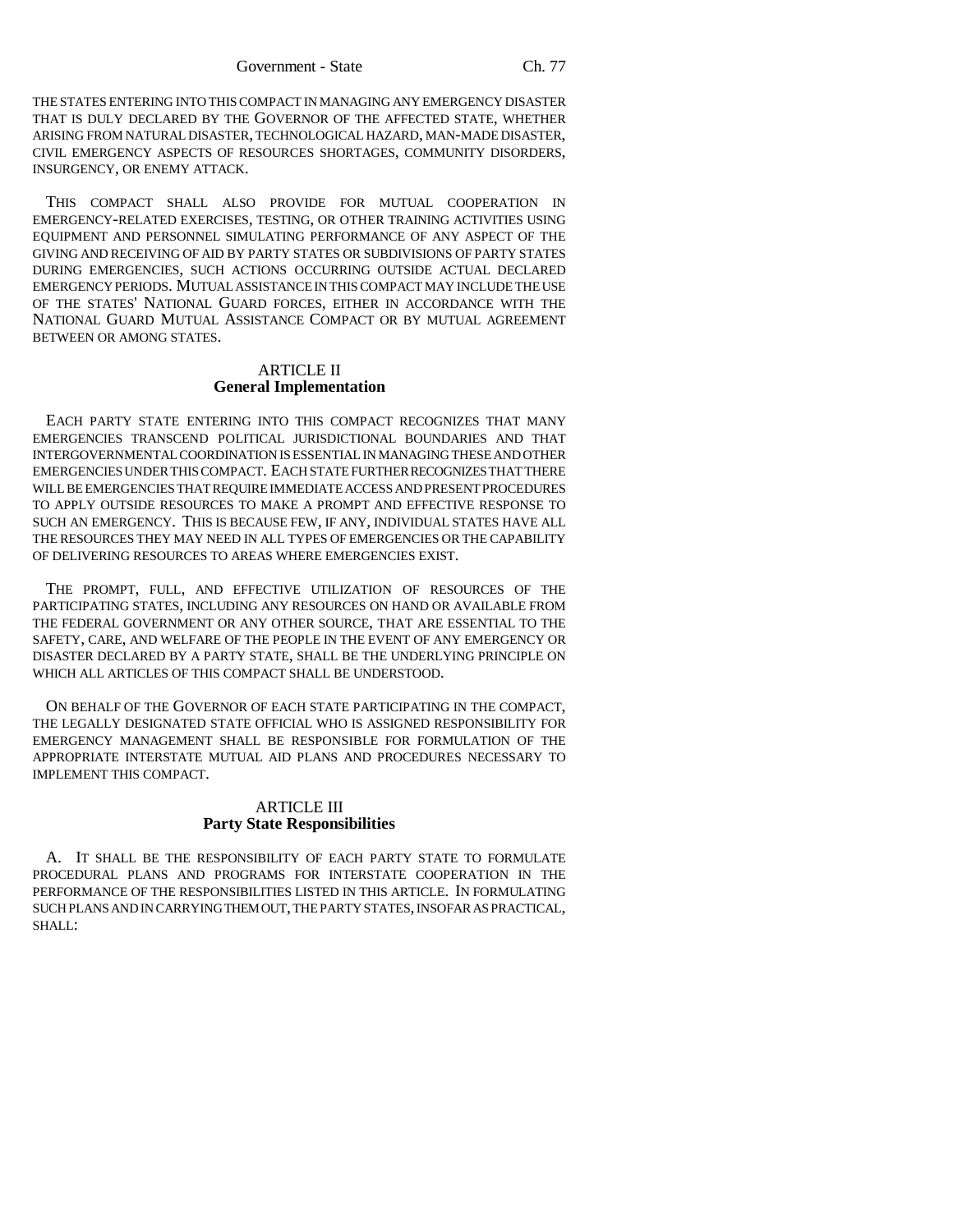1. REVIEW INDIVIDUAL STATE HAZARDS ANALYSES AND, TO THE EXTENT REASONABLY POSSIBLE, DETERMINE ALL THOSE POTENTIAL EMERGENCIES THE PARTY STATES MIGHT JOINTLY SUFFER, WHETHER DUE TO NATURAL DISASTER, TECHNOLOGICAL HAZARD, MAN-MADE DISASTER, EMERGENCY ASPECTS OF RESOURCE SHORTAGES, CIVIL DISORDERS, INSURGENCY, OR ENEMY ATTACK;

2. REVIEW PARTY STATES' INDIVIDUAL EMERGENCY PLANS AND DEVELOP A PLAN WHICH WILL DETERMINE THE MECHANISM FOR THE INTERSTATE MANAGEMENT AND PROVISION OF ASSISTANCE CONCERNING ANY POTENTIAL EMERGENCY;

3. DEVELOP INTERSTATE PROCEDURES TO FILL ANY IDENTIFIED GAPS AND RESOLVE ANY IDENTIFIED INCONSISTENCIES OR OVERLAPS IN EXISTING OR DEVELOPED PLANS;

4. ASSIST IN WARNING COMMUNITIES ADJACENT TO OR CROSSING THE STATE BOUNDARIES;

5. PROTECT AND ASSURE UNINTERRUPTED DELIVERY OF SERVICES, MEDICINES, WATER, FOOD, ENERGY AND FUEL, SEARCH AND RESCUE, AND CRITICAL LIFELINE EQUIPMENT, SERVICES, AND RESOURCES, BOTH HUMAN AND MATERIAL;

6. INVENTORY AND SET PROCEDURES FOR THE INTERSTATE LOAN AND DELIVERY OF HUMAN AND MATERIAL RESOURCES, TOGETHER WITH PROCEDURES FOR REIMBURSEMENT OR FORGIVENESS; AND

7. PROVIDE, TO THE EXTENT AUTHORIZED BY LAW, FOR TEMPORARY SUSPENSION OF ANY STATUTES OR ORDINANCES THAT RESTRICT THE IMPLEMENTATION OF THE ABOVE RESPONSIBILITIES.

B. THE AUTHORIZED REPRESENTATIVE OF A PARTY STATE MAY REQUEST ASSISTANCE FROM ANOTHER PARTY STATE BY CONTACTING THE AUTHORIZED REPRESENTATIVE OF THAT STATE. THE PROVISIONS OF THIS COMPACT SHALL ONLY APPLY TO REQUESTS FOR ASSISTANCE MADE BY AND TO AUTHORIZED REPRESENTATIVES. REQUESTS MAY BE ORAL OR IN WRITING. IF ORAL, THE REQUEST SHALL BE CONFIRMED IN WRITING WITHIN THIRTY DAYS AFTER THE ORAL REQUEST. REQUESTS SHALL PROVIDE THE FOLLOWING INFORMATION:

1. A DESCRIPTION OF THE EMERGENCY SERVICE FUNCTION FOR WHICH ASSISTANCE IS NEEDED, INCLUDING, BUT NOT LIMITED TO, FIRE SERVICES, LAW ENFORCEMENT, EMERGENCY MEDICAL, TRANSPORTATION, COMMUNICATIONS, PUBLIC WORKS AND ENGINEERING, BUILDING INSPECTION, PLANNING AND INFORMATION ASSISTANCE, MASS CARE, RESOURCE SUPPORT, HEALTH AND MEDICAL SERVICES, AND SEARCH AND RESCUE;

2. THE AMOUNT AND TYPE OF PERSONNEL, EQUIPMENT, MATERIALS AND SUPPLIES NEEDED, AND A REASONABLE ESTIMATE OF THE LENGTH OF TIME THEY WILL BE NEEDED; AND

3. THE SPECIFIC PLACE AND TIME FOR STAGING OF THE ASSISTING PARTY'S RESPONSE AND A POINT OF CONTACT AT THAT LOCATION.

C. THERE SHALL BE FREQUENT CONSULTATION BETWEEN STATE OFFICIALS WHO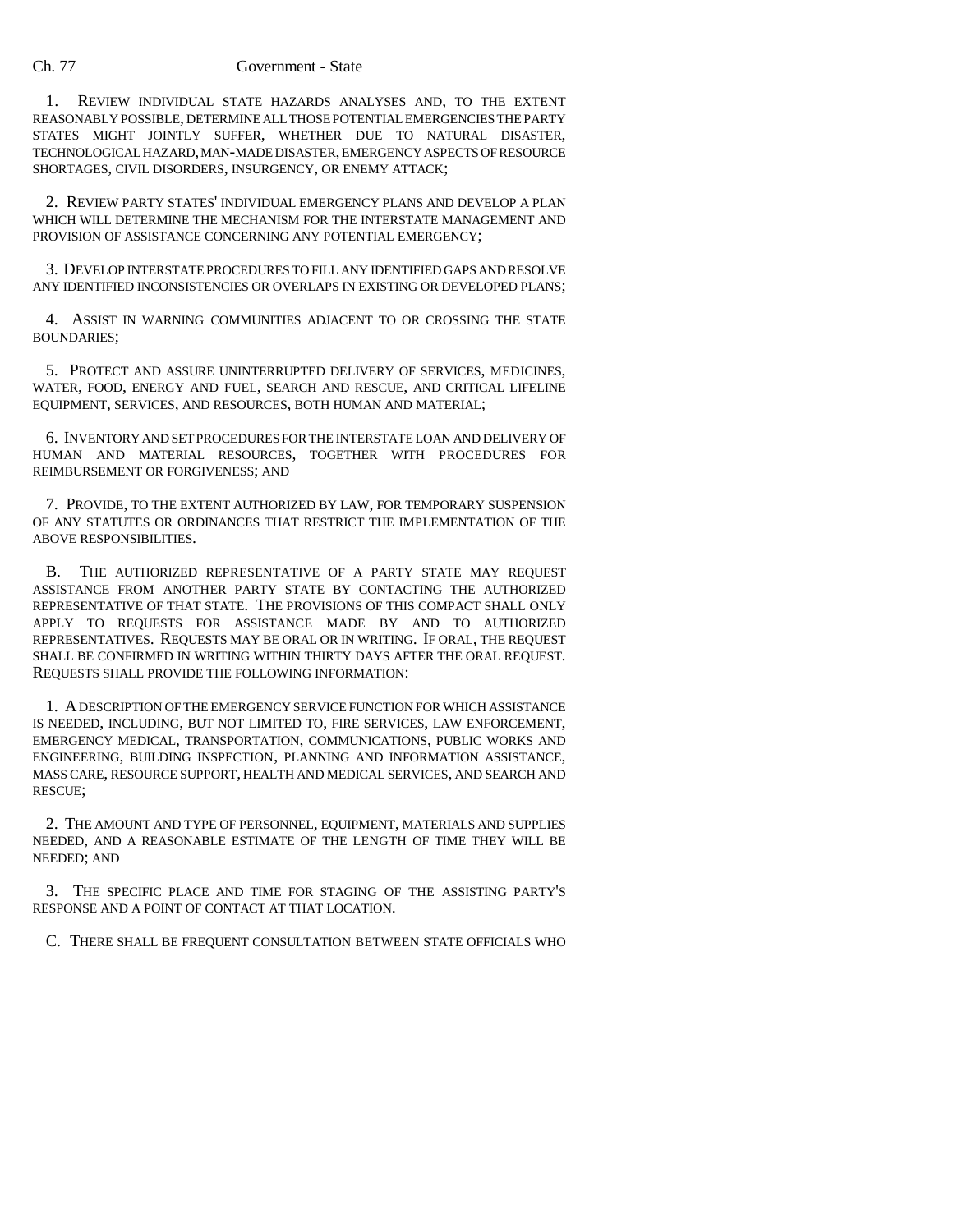HAVE ASSIGNED EMERGENCY MANAGEMENT RESPONSIBILITIES AND OTHER APPROPRIATE REPRESENTATIVES OF THE PARTY STATES WITH AFFECTED JURISDICTIONS AND THE UNITED STATES GOVERNMENT, WITH FREE EXCHANGE OF INFORMATION, PLANS, AND RESOURCE RECORDS RELATING TO EMERGENCY CAPABILITIES.

#### ARTICLE IV **Limitations**

ANY PARTY STATE THAT IS ASKED TO RENDER MUTUAL AID, OR TO CONDUCT EXERCISES AND TRAINING FOR MUTUAL AID, SHALL TAKE SUCH ACTION AS IS NECESSARY TO PROVIDE AND MAKE AVAILABLE THE RESOURCES COVERED BY THIS COMPACT IN ACCORDANCE WITH THE TERMS HEREOF, ONE THE UNDERSTANDING THAT THE STATE RENDERING AID MAY WITHHOLD RESOURCES TO THE EXTENT REASONABLY NECESSARY FOR ITS OWN PROTECTION.

EACH PARTY STATE SHALL AFFORD TO THE EMERGENCY FORCES OF ANY PARTY STATE, WHILE OPERATING WITHIN ITS BORDERS UNDER THE TERMS AND CONDITIONS OF THIS COMPACT, THE SAME POWERS, DUTIES, RIGHTS, AND PRIVILEGES AS ARE AFFORDED FORCES OF THE STATE IN WHICH THEY ARE PERFORMING EMERGENCY SERVICES, EXCEPT THE POWER OF ARREST UNLESS SPECIFICALLY AUTHORIZED BY THE RECEIVING STATE. EMERGENCY FORCES SHALL CONTINUE UNDER THE COMMAND AND CONTROL OF THEIR REGULAR LEADERS, BUT THE ORGANIZATIONAL UNITS SHALL COME UNDER THE OPERATIONAL CONTROL OF THE EMERGENCY SERVICES AUTHORITIES OF THE STATE RECEIVING ASSISTANCE. THESE CONDITIONS MAY BE ACTIVATED, AS NEEDED, ONLY AFTER A DECLARATION OF A STATE OF EMERGENCY OR DISASTER BY THE GOVERNOR OF THE PARTY STATE THAT IS TO RECEIVE ASSISTANCE OR AFTER THE COMMENCEMENT OF EXERCISES OR TRAINING FOR MUTUAL AID, AND SHALL CONTINUE SO LONG AS THE EXERCISES OR TRAINING FOR MUTUAL AID ARE IN PROGRESS, THE STATE OF EMERGENCY OR DISASTER REMAINS IN EFFECT, OR LOANED RESOURCES REMAIN IN THE RECEIVING STATE, WHICHEVER IS LONGER.

# ARTICLE V **Licenses and Permits**

WHENEVER ANY PERSON HOLDS A LICENSE, CERTIFICATE, OR OTHER PERMIT ISSUED BY ANY STATE PARTY TO THE COMPACT THAT EVIDENCES THE MEETING OF QUALIFICATIONS FOR PROFESSIONAL, MECHANICAL, OR OTHER SKILLS, AND WHEN SUCH ASSISTANCE IS REQUESTED BY THE RECEIVING PARTY STATE, SUCH PERSON SHALL BE DEEMED LICENSED, CERTIFIED, OR PERMITTED BY THE STATE REQUESTING ASSISTANCE TO RENDER AID INVOLVING SUCH SKILL TO MEET A DECLARED EMERGENCY OR DISASTER, SUBJECT TO SUCH LIMITATIONS AND CONDITIONS AS THE GOVERNOR OF THE REQUESTING STATE MAY PRESCRIBE BY EXECUTIVE ORDER OR OTHERWISE.

## ARTICLE VI **Liability**

OFFICERS OR EMPLOYEES OF A PARTY STATE RENDERING AID IN ANOTHER STATE PURSUANT TO THIS COMPACT SHALL BE CONSIDERED AGENTS OF THE REQUESTING STATE FOR TORT LIABILITY AND IMMUNITY PURPOSES. NO PARTY STATE OR ITS OFFICERS OR EMPLOYEES RENDERING AID IN ANOTHER STATE PURSUANT TO THIS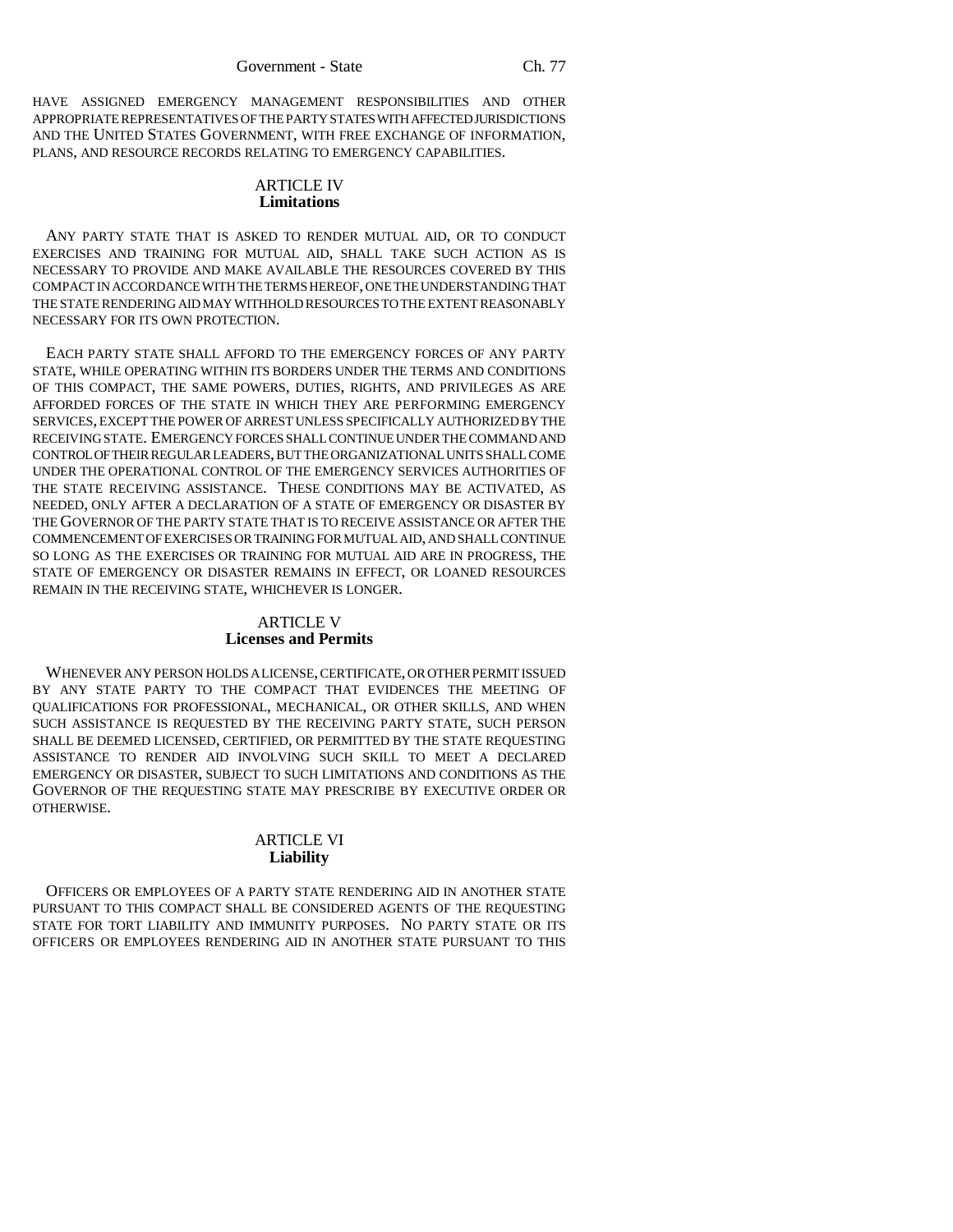COMPACT SHALL BE LIABLE ON ACCOUNT OF ANY ACT OR OMISSION IN GOOD FAITH ON THE PART OF SUCH FORCES WHILE SO ENGAGED OR ON ACCOUNT OF THE MAINTENANCE OR USE OF ANY EQUIPMENT OR SUPPLIES IN CONNECTION THEREWITH. GOOD FAITH IN THIS ARTICLE SHALL NOT INCLUDE WILLFUL MISCONDUCT, GROSS NEGLIGENCE, OR RECKLESSNESS.

#### ARTICLE VII **Supplementary Agreements**

INASMUCH AS IT IS PROBABLE THAT THE PATTERN AND DETAIL OF THE MACHINERY FOR MUTUAL AID AMONG TWO OR MORE STATES MAY DIFFER FROM THAT AMONG THE STATES THAT ARE PARTY HERETO, THIS COMPACT CONTAINS ELEMENTS OF A BROAD BASE COMMON TO ALL STATES, AND NOTHING HEREIN SHALL PRECLUDE ANY STATE FROM ENTERING INTO SUPPLEMENTARY AGREEMENTS WITH ANOTHER STATE OR AFFECT ANY OTHER AGREEMENTS ALREADY IN FORCE BETWEEN STATES. SUPPLEMENTARY AGREEMENTS MAY COMPREHEND, BUT SHALL NOT BE LIMITED TO, PROVISIONS FOR EVACUATION AND RECEPTION OF INJURED AND OTHER PERSONS AND THE EXCHANGE OF MEDICAL, FIRE, POLICE, PUBLIC UTILITY, RECONNAISSANCE, WELFARE, TRANSPORTATION, AND COMMUNICATIONS PERSONNEL AND EQUIPMENT AND SUPPLIES.

# ARTICLE VIII **Compensation**

EACH PARTY STATE SHALL PROVIDE FOR THE PAYMENT OF COMPENSATION AND DEATH BENEFITS TO INJURED MEMBERS OF THE EMERGENCY FORCES OF THAT STATE AND REPRESENTATIVES OF DECEASED MEMBERS OF SUCH FORCES IN CASE SUCH MEMBERS SUSTAIN INJURIES OR ARE KILLED WHILE RENDERING AID PURSUANT TO THIS COMPACT, IN THE SAME MANNER AND ON THE SAME TERMS AS IF THE INJURY OR DEATH WERE SUSTAINED WITHIN THEIR OWN STATE.

# ARTICLE IX **Reimbursement**

ANY PARTY STATE RENDERING AID IN ANOTHER STATE PURSUANT TO THIS COMPACT SHALL BE REIMBURSED BY THE PARTY STATE RECEIVING SUCH AID FOR ANY LOSS OR DAMAGE TO, OR EXPENSE INCURRED IN THE OPERATION OF, ANY EQUIPMENT AND THE PROVISION OF ANY SERVICE IN ANSWERING A REQUEST FOR AID AND FOR THE COSTS INCURRED IN CONNECTION WITH SUCH REQUESTS; EXCEPT THAT ANY AIDING PARTY STATE MAY ASSUME IN WHOLE OR IN PART SUCH LOSS, DAMAGE, EXPENSE, OR OTHER COST OR MAY LOAN SUCH EQUIPMENT OR DONATE SUCH SERVICES TO THE RECEIVING PARTY STATE WITHOUT CHARGE OR COST; AND EXCEPT THAT ANY TWO OR MORE PARTY STATES MAY ENTER INTO SUPPLEMENTARY AGREEMENTS ESTABLISHING A DIFFERENT ALLOCATION OF COSTS AMONG THOSE STATES. ARTICLE VIII EXPENSES ARE NOT REIMBURSABLE UNDER THIS ARTICLE.

## ARTICLE X **Evacuation**

PLANS FOR THE ORDERLY EVACUATION AND INTERSTATE RECEPTION OF PORTIONS OF THE CIVILIAN POPULATION AS THE RESULT OF ANY EMERGENCY OR DISASTER OF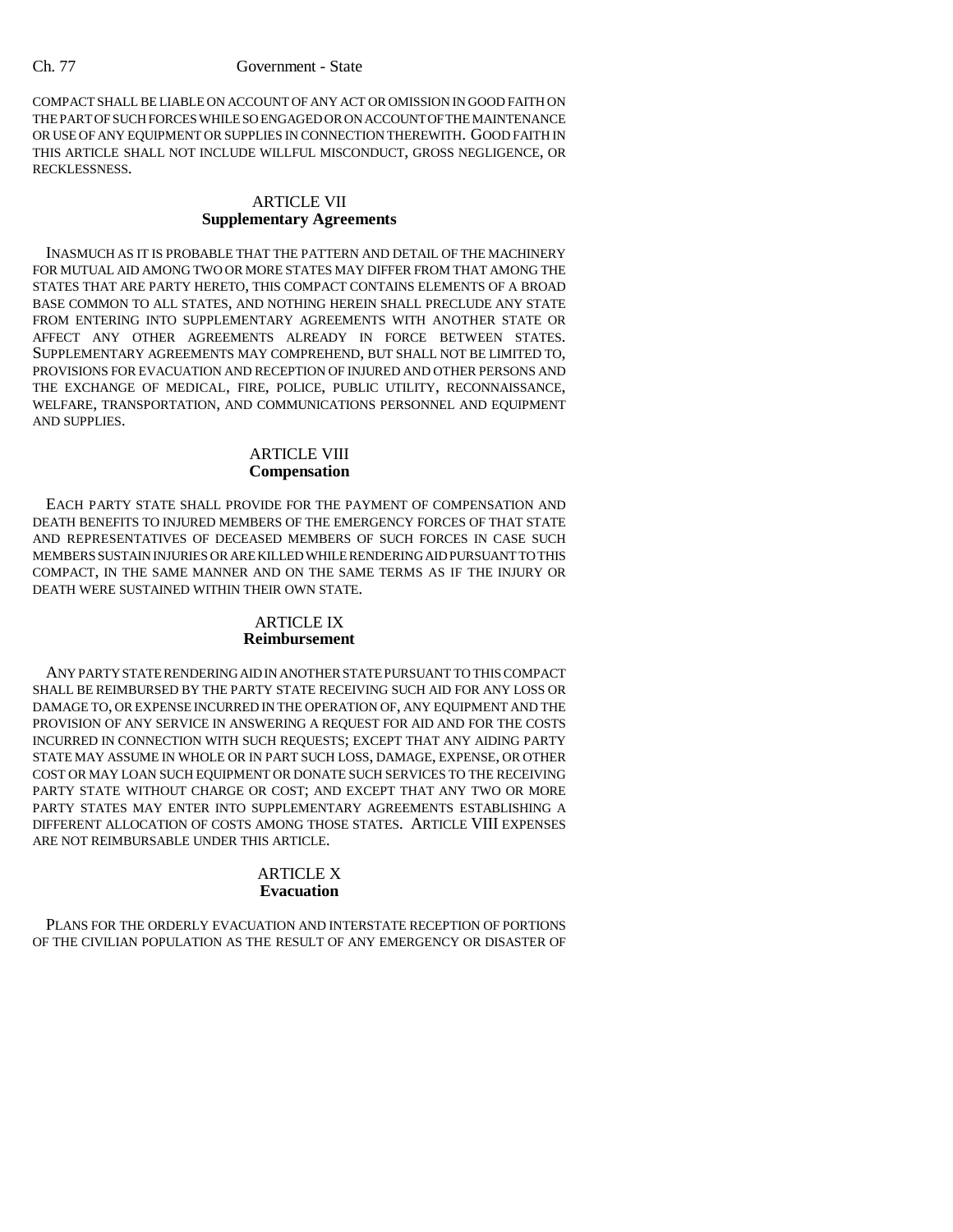Government - State Ch. 77

SUFFICIENT PROPORTIONS TO SO WARRANT, SHALL BE WORKED OUT AND MAINTAINED BETWEEN THE PARTY STATES AND THE EMERGENCY MANAGEMENT/SERVICES DIRECTORS OF THE VARIOUS JURISDICTIONS WHERE ANY TYPE OF INCIDENT REQUIRING EVACUATIONS MIGHT OCCUR. SUCH PLANS SHALL BE PUT INTO EFFECT BY REQUEST OF THE STATE FROM WHICH EVACUEES COME AND SHALL INCLUDE THE MANNER OF TRANSPORTING SUCH EVACUEES, THE NUMBER OF EVACUEES TO BE RECEIVED IN DIFFERENT AREAS, THE MANNER IN WHICH FOOD, CLOTHING, HOUSING, AND MEDICAL CARE WILL BE PROVIDED, THE REGISTRATION OF THE EVACUEES, THE PROVISION OF FACILITIES FOR THE NOTIFICATION OF RELATIVES OR FRIENDS, AND THE FORWARDING OF SUCH EVACUEES TO OTHER AREAS OR THE BRINGING IN OF ADDITIONAL MATERIALS, SUPPLIES, AND ALL OTHER RELEVANT FACTORS. SUCH PLANS SHALL PROVIDE THAT THE PARTY STATE RECEIVING EVACUEES AND THE PARTY STATE FROM WHICH THE EVACUEES COME SHALL MUTUALLY AGREE AS TO REIMBURSEMENT OF OUT-OF-POCKET EXPENSES INCURRED IN RECEIVING AND CARING FOR SUCH EVACUEES, FOR EXPENDITURES FOR TRANSPORTATION, FOOD, CLOTHING, MEDICINES, AND MEDICAL CARE, AND LIKE ITEMS. SUCH EXPENDITURES SHALL BE REIMBURSED AS AGREED BY THE PARTY STATE FROM WHICH THE EVACUEES COME. AFTER THE TERMINATION OF THE EMERGENCY OR DISASTER, THE PARTY STATE FROM WHICH THE EVACUEES COME SHALL ASSUME THE RESPONSIBILITY FOR THE ULTIMATE SUPPORT OF REPATRIATION OF SUCH EVACUEES.

# ARTICLE XI **Implementation**

A. THIS COMPACT SHALL BECOME EFFECTIVE IMMEDIATELY UPON ITS ENACTMENT INTO LAW BY ANY TWO STATES. THEREAFTER, THIS COMPACT SHALL BECOME EFFECTIVE AS TO ANY OTHER STATE UPON ITS ENACTMENT BY SUCH STATE.

B. ANY PARTY STATE MAY WITHDRAW FROM THIS COMPACT BY ENACTING A STATUTE REPEALING THE SAME, BUT NO SUCH WITHDRAWAL SHALL TAKE EFFECT UNTIL THIRTY DAYS AFTER THE GOVERNOR OF THE WITHDRAWING STATE HAS GIVEN NOTICE IN WRITING OF SUCH WITHDRAWAL TO THE GOVERNORS OF ALL OTHER PARTY STATES. SUCH ACTION SHALL NOT RELIEVE THE WITHDRAWING STATE FROM OBLIGATIONS ASSUMED HEREUNDER PRIOR TO THE EFFECTIVE DATE OF WITHDRAWAL.

C. DULY AUTHENTICATED COPIES OF THIS COMPACT AND OF SUCH SUPPLEMENTARY AGREEMENTS AS MAY BE ENTERED INTO SHALL, AT THE TIME OF THEIR APPROVAL, BE DEPOSITED WITH EACH OF THE PARTY STATES AND WITH THE FEDERAL EMERGENCY MANAGEMENT AGENCY AND OTHER APPROPRIATE AGENCIES OF THE UNITED STATES GOVERNMENT.

#### ARTICLE XII **Validity**

THIS ACT SHALL BE CONSTRUED TO EFFECTUATE THE PURPOSES STATED IN ARTICLE I. IF ANY PROVISION OF THIS COMPACT IS DECLARED UNCONSTITUTIONAL, OR THE APPLICABILITY THEREOF TO ANY PERSON OR CIRCUMSTANCES IS HELD INVALID, THE CONSTITUTIONALITY OF THE REMAINDER OF THIS COMPACT AND THE APPLICABILITY THEREOF TO OTHER PERSONS AND CIRCUMSTANCES SHALL NOT BE AFFECTED.